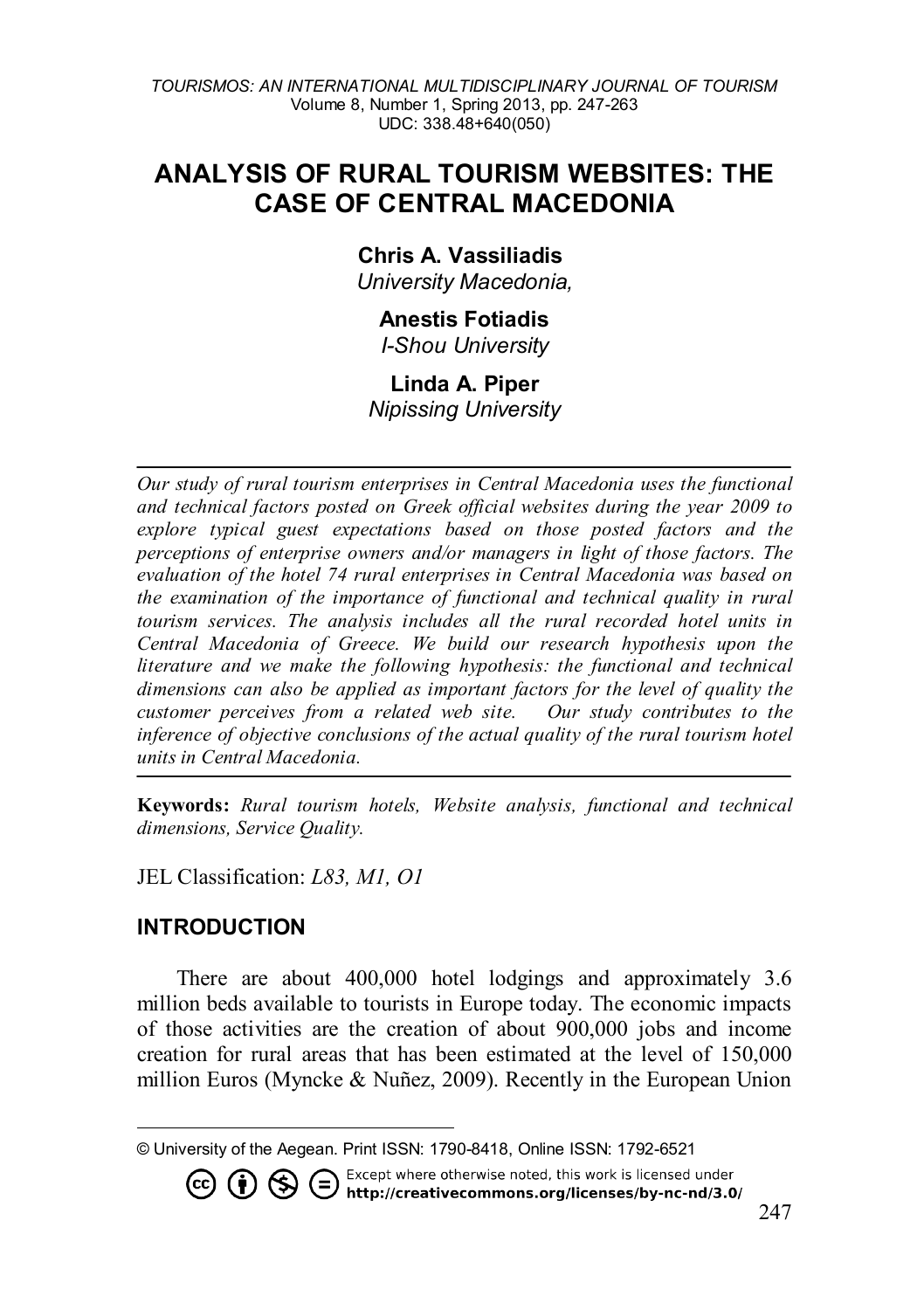there has been development of models for the growth of the agricultural sector and rural income, and also for the protection of the environment and quality of life. These frameworks incorporate rural tourism which includes activities based on the exploitation of the natural, cultural and human resources, contributing to the maintenance of traditional rural activities, rural entrepreneurship and cultural monuments. The membership of Greece in the European Financial Community, gender equality, and the upgrading of living conditions have promoted the development of countryside tourism, with the parallel technical and financial support by public and private offices (Mihalik, 1992). From 2001 until 2009, Agrotouristiki S.A. and Guest Inn contributed to the promotion of rural tourism in Greece and tried to inform and protect the citizens who are involved in countryside tourism. Today their actions are planned for inclusion in the new Rural Tourism Organization (O.T.Y.) of the Ministry of Economic Development or the Ministry of Culture and Tourism, with more orientation to the management of public business policy.

### **QUALITY, INFORMATION AND THE AGRO-TOURISM LODGING SECTOR**

While it is relatively easy to define the quality of a product, the process of defining the quality of a service is a challenge. The products are discernible and relatively easy to count. On the other hand, the services are characterised by indistinct elements of separation (as they are produced and consumed at the same time); they are perishable (they can not be stored) and they have high level of variety (Kotler, 1997).

According to the definition of rural tourism, the quality of the services includes the attitude of the entrepreneur towards the guests, the competence of the booking system, the cleanness of the rooms, their furniture, as well as the attitude of the local residents towards the guests (Fleischer, et al., 1993). Grönroos (1990) suggests a differentiation between the technical and the functional quality of the services and, as it has been mentioned before, the technical quality refers to "what", while the functional quality refers to "how". Sharpley (2002) reports that there is an observed lack of essential knowledge and skills in the agro-tourism lodging sector, so there is a need for quality analysis and improvement. ¶ In the related literature, quality of provided services and information for the customers are essential factors for the purchasing decision that concerns the choice of agro-tourism lodgings by the customers. Those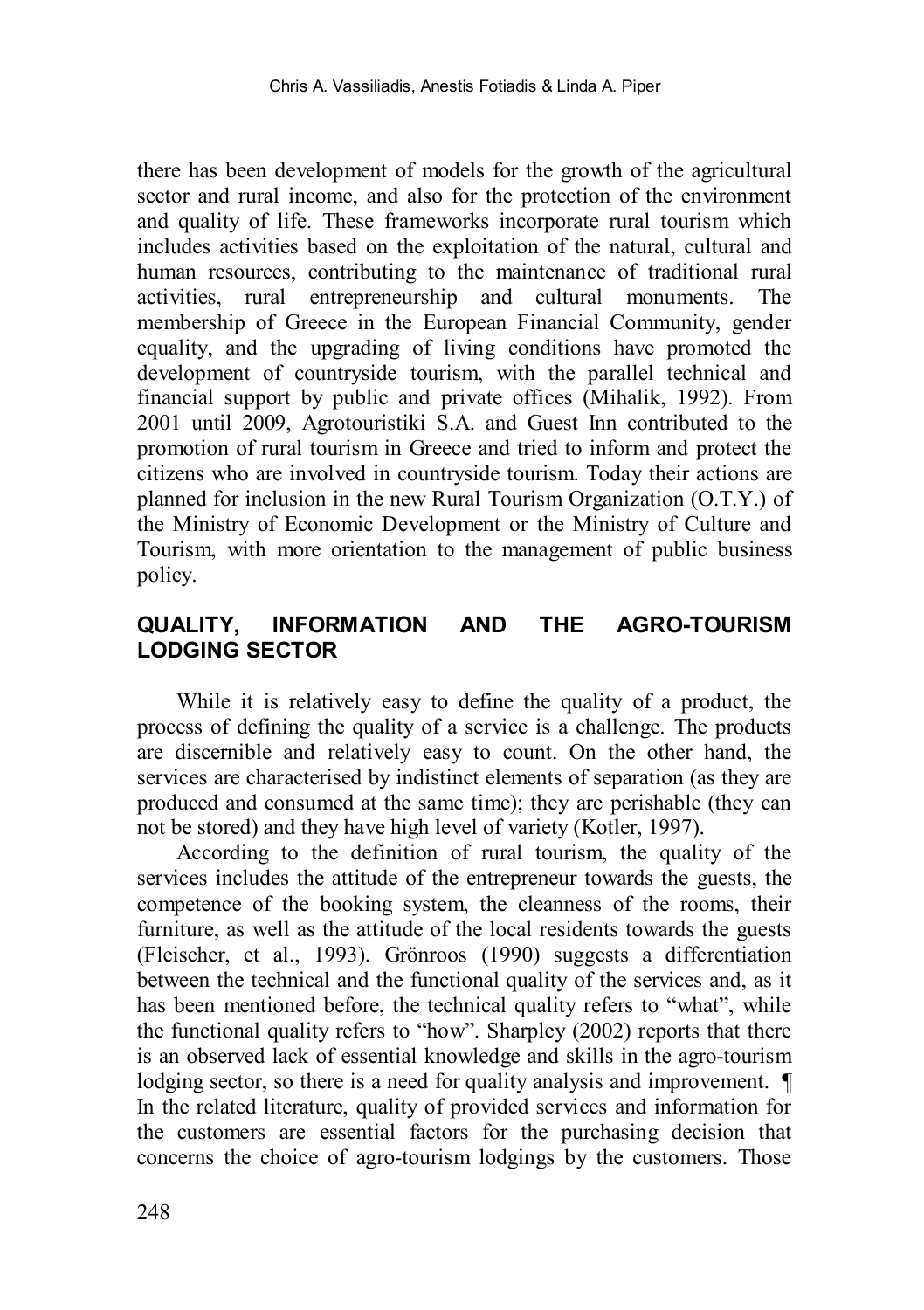factors can be constituting elements for competitive advantage creation (Pazek, et al., 2005; Potocnik, 2006; EUAB, 2011).

### **THE INTERNET TECHNOLOGY**

Internet technology supports the process of the description of customer behaviour (EUAB, 2011; Aaker et al., 2001; Siegel, 1997). The significance of electronic consumers and e-markets in the day-to-day praxis no longer constitutes an unknown parameter for the agro-tourism<br>business sector. Websites are rapidly becoming a must for both Websites are rapidly becoming a must for both promoting and selling agro-rural enterprise products (Beus, 2011). Utilities also result for the customer as he/she can strengthen his/her briefing via the Internet with regard to interesting product characteristics as well as combine this digital service with the services that are provided in the conventional market by the points of sale. ¶This alternative it is particularly important for customers that conceive that the growth of transactions via the Internet includes a high risk of failure (Bailey  $\&$ Bakos, 1997, p.18). Those utilities can contribute to the building of longer-lasting relations between enterprises and customers (Kumar & Reinartz, 2006, p.302; Sviokla & Rayport, 2011). Finally, the information retrieved by customers from the Internet is viewed by them as useful and adding value as per their perception of benefits received and manifested in their chosen activities.

Today we have access to numerous website evaluation tools. Most of them are the result of theoretical and empirical research (e.g., Quality Criteria for Website Excellence, 2011; Law et al., 2010; Parasuraman et al, 2005). Based on Reichel et al., (2000), we make the following hypothesis: the two basic dimensions, functional and technical, can also be applied as important factors for the level of quality the customer perceives from a related web site.

### **THE AIM OF THE STUDY**

The aim of the present study was to evaluate the hotels in Central Macedonia region of Greece based on the expected degree of satisfaction by the expectant guest and the specification of weaknesses in the examined sectors of the rural tourism units. The evaluation of the functional and technical factors was conducted on the basis of the data posted in the websites of Agrotouristiki S.A. and Guest Inn during the year 2009 for each tourism unit in Central Macedonia. The evaluation was objective, as much as possible, since the personal, subjective judgment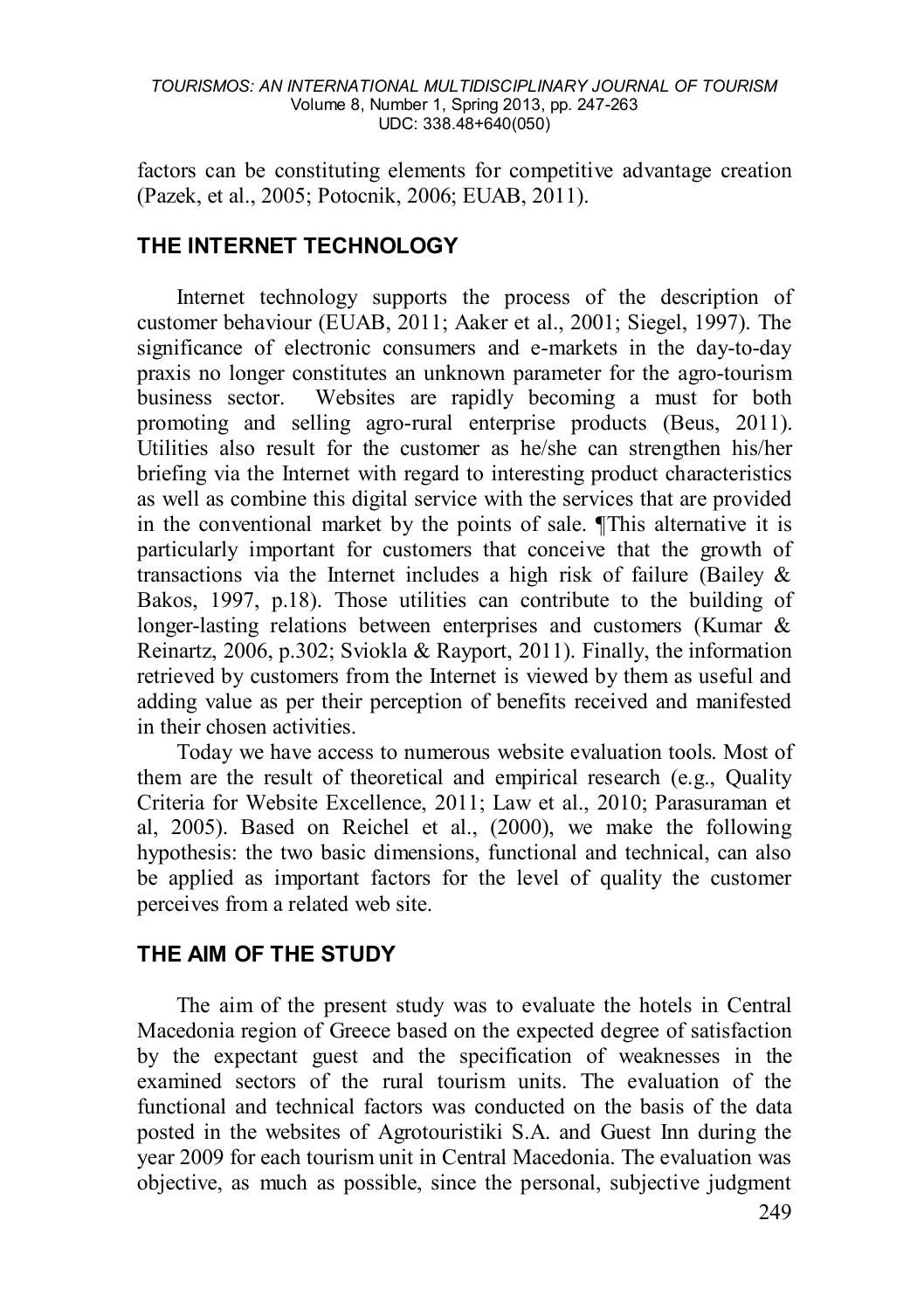inevitably affects the final grading. However, the present study investigates the evaluation of the expected quality, which definitely results from the personal judgment of each possible guest.

#### **METHODOLOGY**

The evaluation of the hotel enterprises in Central Macedonia was based on the study of Reichel, et al (2000), who examined the importance of quality in rural tourism services. They studied the difference between the level of expected customer satisfaction by the provider of services and the level the customers actually experienced. They also investigated the perceptions of the entrepreneurs about rural tourism services and management tactics for the elimination of differences between the rural tourism entrepreneurs' perceptions and those of the regular administrators in order to eliminate disparities. The survey was conducted with tourists and business administrators in rural Israel, via questionnaires and personal interviews. To gain useful information for our study we applied the definition of Gronroos, (1990). This type of information was created by a list of criteria for rural tourism services and we created two subcategories (Table 1). In rural tourism, the functional quality is determined mostly by the owners or managers as they have the most consistent contact with the staff providing services to guests and will base their assessment on perceived satisfaction or dissatisfaction of guests.

The data used by the present study were collected exclusively from the websites of Agrotouristiki S.A. and Guest Inn during 2009. The data reflects the hotels of Central Macedonia recorded in Agrotouristiki S.A., which operates under the supervision of the Ministry of Tourism Development, and Guest Inn, which is the Greek network of rural accommodation and a member of the EuroCites. Thus, the data analysis concerns the entire population, not only a sample of hotels, which reinforces the reliability of the final observations. Specifically, this census concerns the population of the rural tourism hotels in the seven prefectures of Central Macedonia: Thessaloniki, Halkidiki, Kilkis, Imathia, Pella, Pieria and Serres. The data provided for each hotel are its name, its location (in or out of the settlement), the altitude of the region, the date of its establishment (if it is mentioned), the number of rooms available, and the provided services and activities which can be developed in or out of the rural tourism unit. All the above mentioned data are taken into consideration and affect the evaluation of the rural tourism units, as the average grading is figured for each unit. We should note that the provided services which are not recorded in the tables are 100% available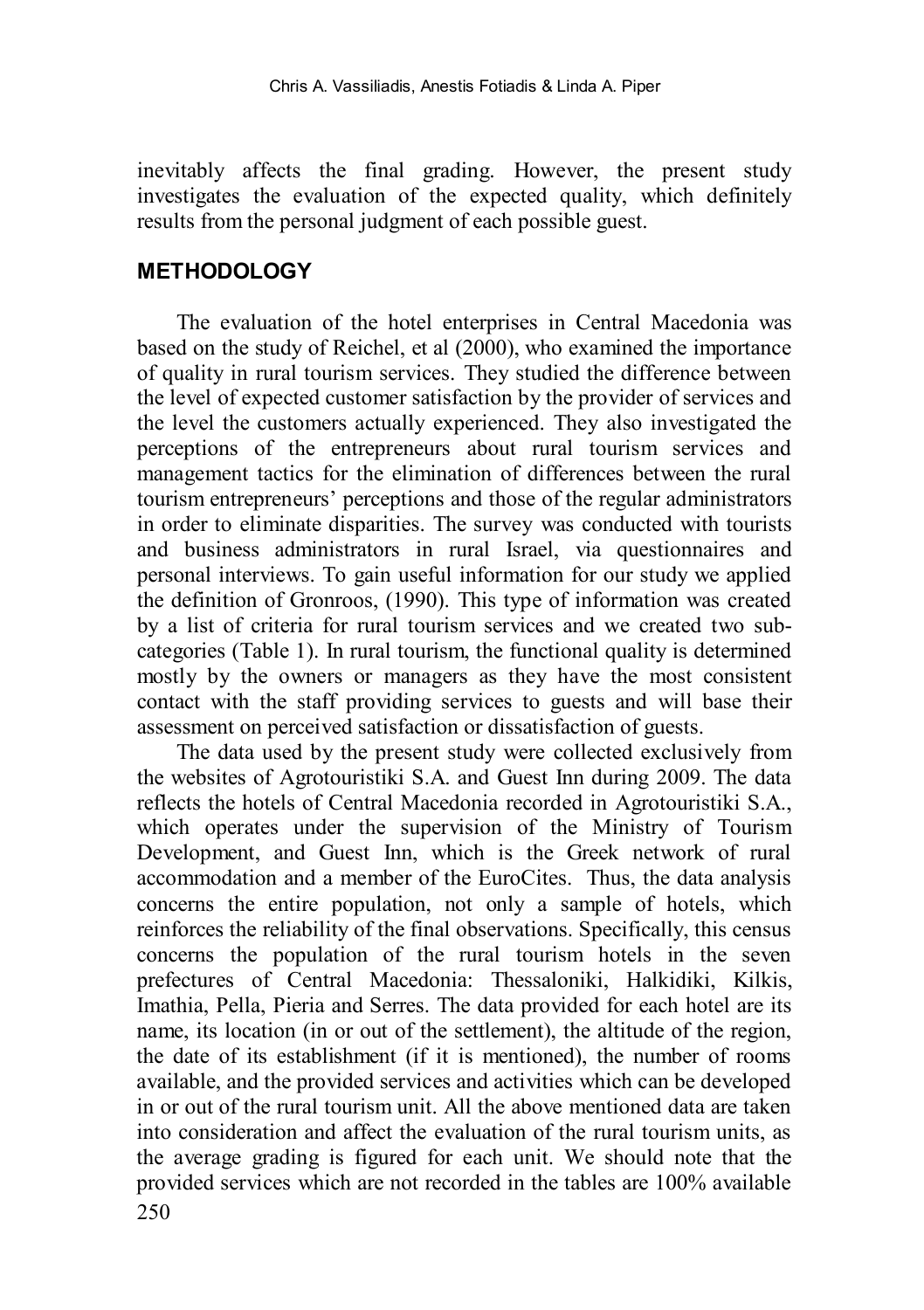in all units. Such services are TV and telephone in the room, room services and cleaning services. In cases where a fireplace is mentioned among the services, it is in the room, not in a place of common use. In Table 1, fifteen criteria, technical and functional, are presented, on which the evaluation of the rural tourism units was based in relation to the satisfaction that the potential guest expects to experience during his/her stay in one of the hotels.

|  |                                                  | <b>Table 1</b> Evaluation criteria for the hotel units based on Grönroos |
|--|--------------------------------------------------|--------------------------------------------------------------------------|
|  | theory, (1990) as used by Reichel et al, (2000). |                                                                          |

| <b>Factors of expected satisfaction</b>                |
|--------------------------------------------------------|
| <b>Functional factors:</b>                             |
| Booking system                                         |
| Behaviour of the locals                                |
| Behaviour of the owners/staff                          |
| Service quality                                        |
| <b>Technical Factors:</b>                              |
| Printed information about the activities in the region |
| Room size                                              |
| Room cleanliness                                       |
| Air conditioning                                       |
| Level of prices                                        |
| Room and region aesthetics                             |
| Activities for children                                |
| Bathroom                                               |
| Food facilities                                        |
| Room furniture                                         |
| Activities in the unit                                 |

A rating of "1" implies the lowest quality, while "5" implies the highest level of service quality. For the evaluation of the "booking system" factor, we had to take into account the existence or not of a website or e-mail address and the potential of booking through an agency or electronically, for the best possible facilitation of the possible guests. We should note that the evaluation of the "service quality" was greatly affected by the access to the units by persons with special needs, the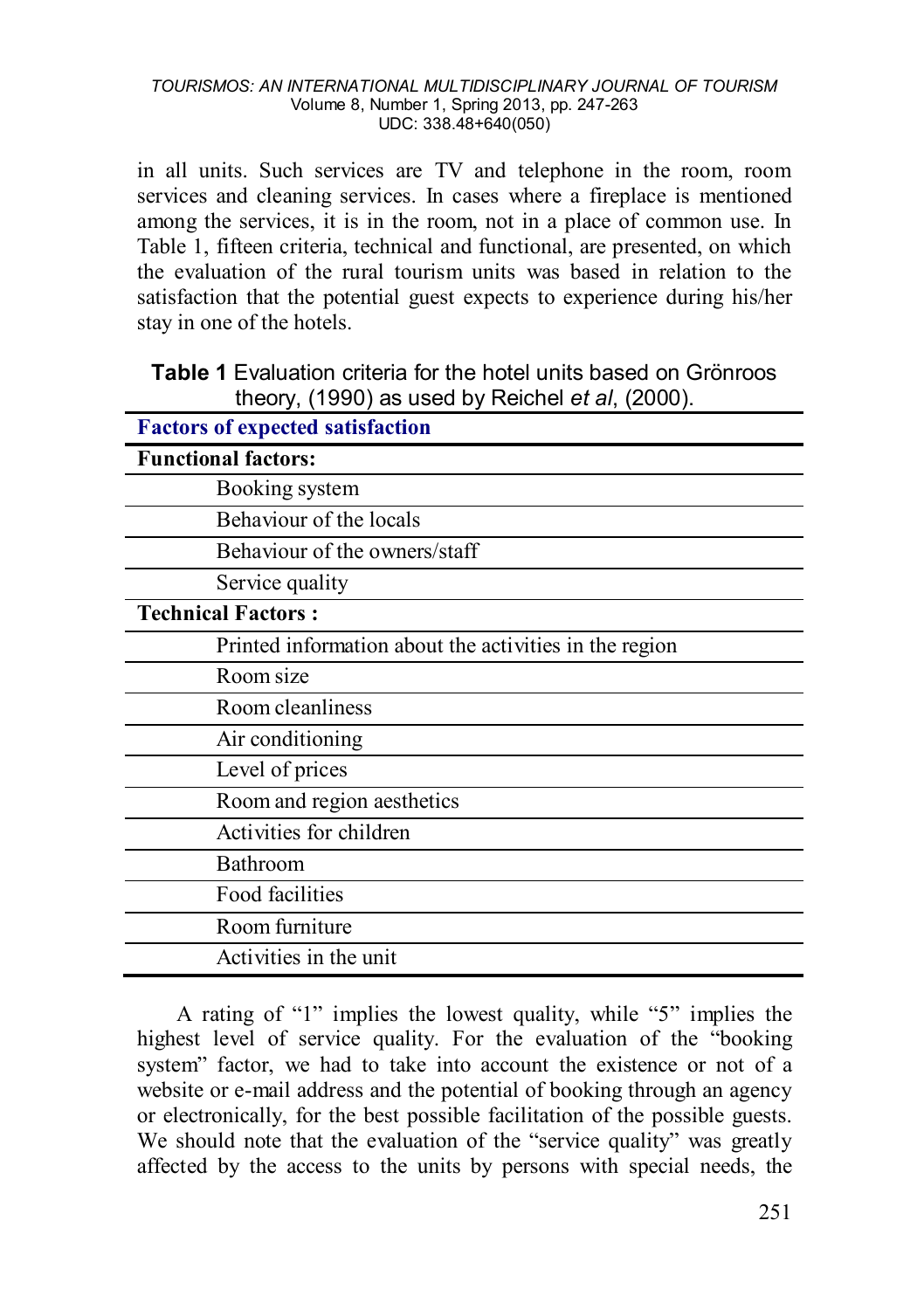acceptance of pets and the existence of washing machines. The "size of the room" was mainly evaluated by the photos of the rooms available in the websites of Agrotouristiki S.A. ([www.agrotour.gr](http://www.agrotour.gr/)*,* 2009; today available at [http://www.agrotourism.gr,](http://www.agrotourism.gr/) 2011) and Guest Inn [\(www.guestinn.com](http://www.guestinn.com/)), and also by the availability (or not) of suites. As far as "air conditioning" is concerned, we should mention that many of the units are located in mountainous regions of quite high altitude. This means that they constitute winter destinations and the lack of air conditioning did not greatly affect the grading. On the other hand, the existence of a fireplace in the room did influence grading. The evaluation of the criterion of "level of prices" resulted from the recorded prices, in cases where they were available, as well as the services each unit provides and its general image. It is important to note that for the evaluation of the price, the rating scale was reversed, with a grade of "5" indicating that the expected price is very high, while a grade of "1" indicated the price as very cheap. The rating of the criteria "aesthetics of the room and region" and "room furniture" was determined by the photographs posted in the websites of Agrotouristiki S.A. and Guest Inn for each hotel unit. The technical factor of "activities for children" had the highest grading wherever the availability of children's facilities was mentioned, and the potential of children's participation in other activities, e.g. cycling, was also taken into consideration. The criterion of "bathroom" was evaluated with the highest grading in cases where the services of sauna/Jacuzzi/hydro massage were available. Moreover, the evaluation of the "food facilities" was positive especially in cases where the potential to use the kitchen was mentioned and also wherever there was a restaurant/tavern in the rural tourism unit. Finally, the factor "activities in the unit" was evaluated as providing high quality even in cases of cooperation of the unit with external organizers, while the evaluation was harsher in cases of various activities only out of the unit.

### **Data analysis**

In the prefecture of Thessaloniki only two units with 70 beds are recorded. The total amount of hotels in the prefecture is 132, with 13,386 total provided beds (Hellenic Statistical Authority, 2007). This small number of rural tourism units can be explained by the fact that the provincial regions of the prefecture are close to the capital of the prefecture which is one of the country's commercial centers. Naturally, the economic support comes from other sources and the residents do not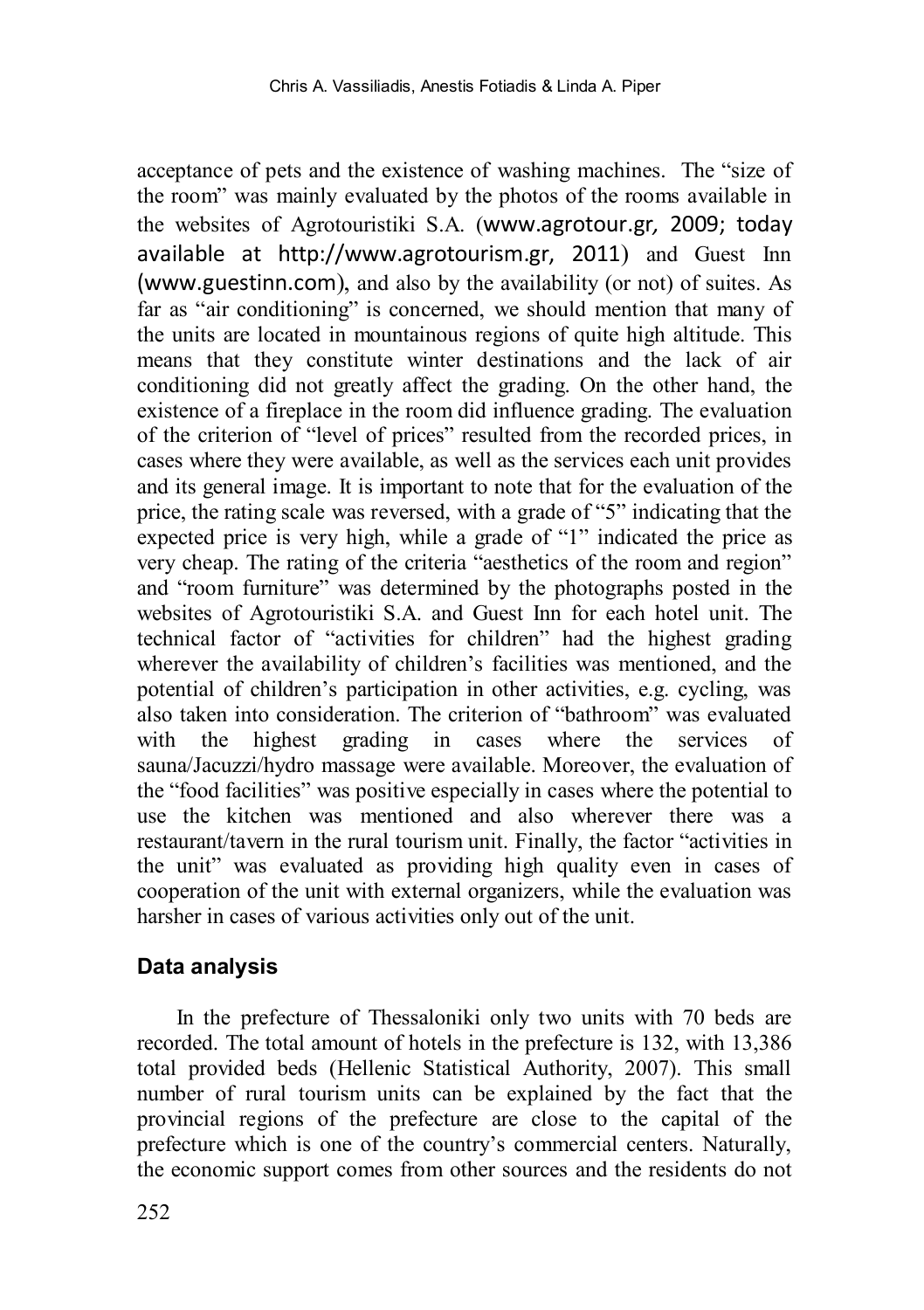fulfil the preconditions to be financed for the development of rural tourism units. Both of the units in the prefecture of Thessaloniki provide accommodation, breakfast and parking. One of them provides activities such as horse riding, archery, canoe and shooting, while another one has a swimming pool and sauna. We notice that only one unit is accessible by persons with special needs.

The average expected satisfaction grading for the quality of the provided services in the rural tourism units in the prefecture of Thessaloniki is 3.37, which is 0.48 units lower than the average of the whole Central Macedonia (Table 2). Additionally, the expected quality of the booking system is lower than the general average, with 1.5, as is the printed information about the activities in the region. On the other hand, the expectation for the development of activities in the unit was evaluated much higher, with a grade of 4, as were the activities for children, which are crucial factors in rural tourism. Hoyle stated that "weekends are more likely the most marketable option for family activities" (Hoyle, 2002, p.25, 58, see also Beus, 2011).

In the prefecture of Halkidiki, 16 units are recorded, with 289 beds. The total number of hotels is 521, with 44,764 beds (Hellenic Statistical Authority, 2007). Six of the units (37.5%) are located in the region of Taxiarhis, 3 units (18.75%) in Arnea, 2 units in Parthenonas (12.5%) and 2 in Megali Panagia (12.5%). The remainder of 18.75% are located in various provincial regions, such as Vrastana, Vavdos and Paleohori. All of these units provide accommodation and breakfast. Three out of 16 units (18%), are characterized as "traditional" or scheduled buildings, and only one unit (6%) is a farm, which includes tennis courts and a football field, archery and also the opportunity to walk around it. We should note that a farm can include infrastructure for the development of various activities within the unit, which is a competitive and attractive advantage for the choice of the potential guest. In total, 31% provide the potential for physical exercise and development of the previously mentioned activities, with 12% through external cooperation. Additionally, 37% have children's facilities, 62% have a fireplace in the room and 31% mention that they offers traditional or/and homemade treats to the guests. Moreover, 25% of the units allow pets, while only 12% are accessible by persons with special needs.

The average expected grade of satisfaction was found to be 3.59, which is only 0.26 units lower than the general average in Central Macedonia. The range of the average expected grades for all the hotels in the prefecture of Halkidiki is quite high (1.54 units) and ranges from 2.73 to 4.27. For the hotels in this prefecture there is also a low expectation for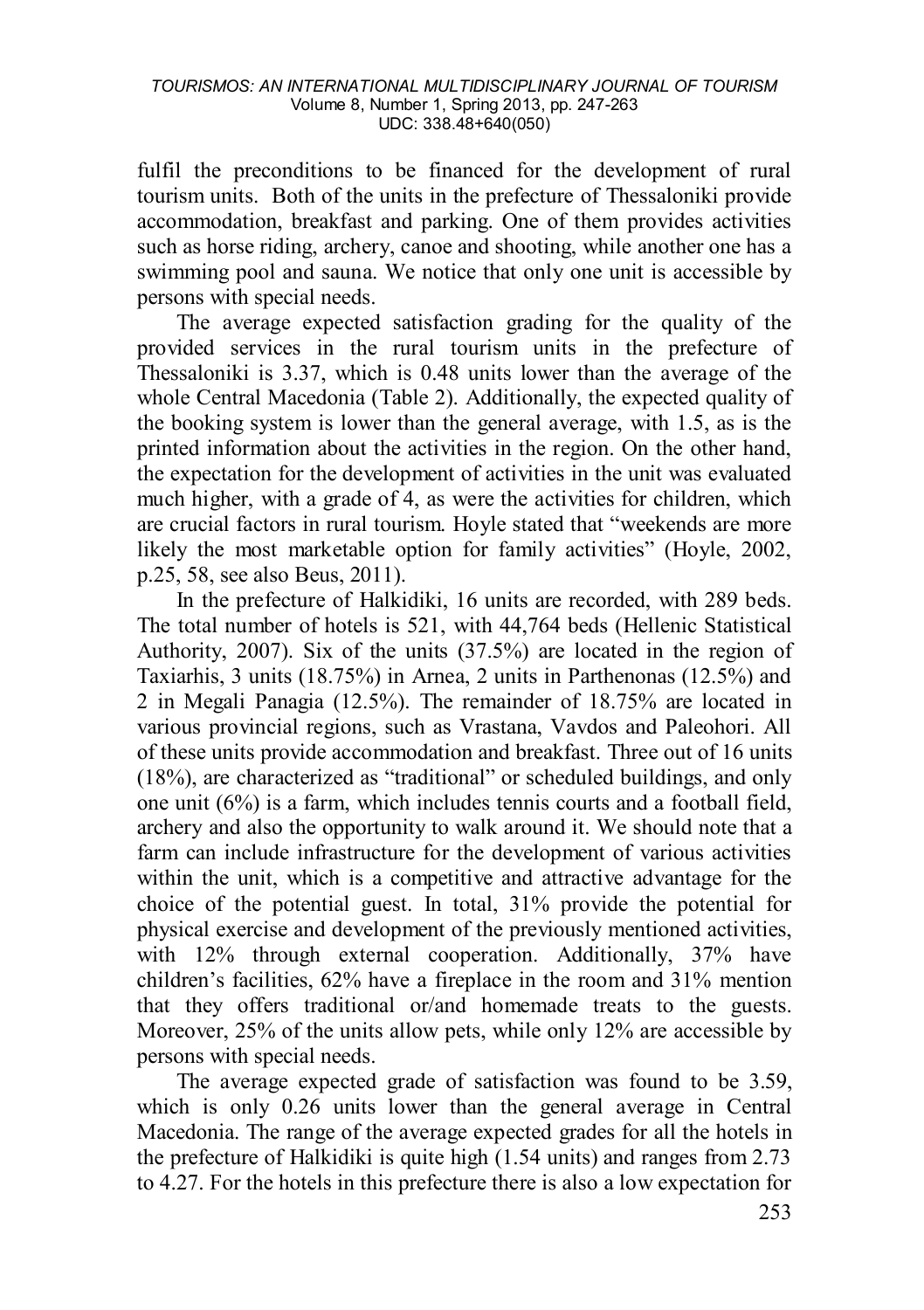the high quality booking system, as well as for the existence of printed information about the activities in the region and the activities in the unit. On the contrary, there is a high expectation for the qualitative aesthetics of the room and of the region. Moreover, the expected level of prices was evaluated with 3.63, which shows relatively expensive prices for the rural tourism hotels of the prefecture.

In the prefecture of Kilkis there are 3 units recorded, one of which is characterized as a traditional or/and scheduled building. The total amount of beds, within the frame of rural tourism is 107, while the total hotel units are 14 with 612 beds (Hellenic Statistical Authority, 2007). All of the units provide breakfast and accommodation. Concerning the other services, 2/3 of the units are accessible by the persons with special needs and 1/3 allows pets. All of the units, in combination with the natural environment where they are built, provide the opportunity for ecological excursions and activities, while 1/3 of the units, within their collaboration with local units provide the guest with the opportunity to visit the botanical garden of the region and the winery and to participate in related local events.

The prefecture of Kilkis displays differences in relation to the other prefectures. There, the average grade of satisfaction is 4.31, which is 0.46 units higher than the ones of Central Macedonia. We should highlight that the elements which seem to be weak in the hotels of Central Macedonia in general, excel in the prefecture of Kilkis. In particular, the expectation for high quality in the booking system was graded with 4, as opposed to 3.28 in Central Macedonia. Additionally, there seems to be a high expectation for printed information about the activities of the region, as well as for the development of children's activities and other activities in the unit. Finally, we should note that the prefecture has only three recorded rural tourism units, which have all been evaluated with the highest expected grade in comparison with those of central Macedonia in general.

In the prefecture of Imathia 12 units were recorded in Agrotouristiki S.A. and Guest inn with 257 beds in total. According to the 2007 data by the Hellenic Statistical Authority, the hotels of the prefecture number 27 with 1,284 beds. Four of them (33%) are characterized as traditional or/and scheduled buildings. On the other hand, 16%, or two units, are in a farm and one unit shares its roof with the ski center, while 66.6%, or 8 out of 12 hotels are located in regions of altitude higher than 500m. All the units provide breakfast and accommodation, while 66% offer homemade or/and traditional treats, either for breakfast or at the restaurant, wherever there is one. Moreover, 25% of the units allow pets, and 33% are accessible by persons with special Needs. In combination with the natural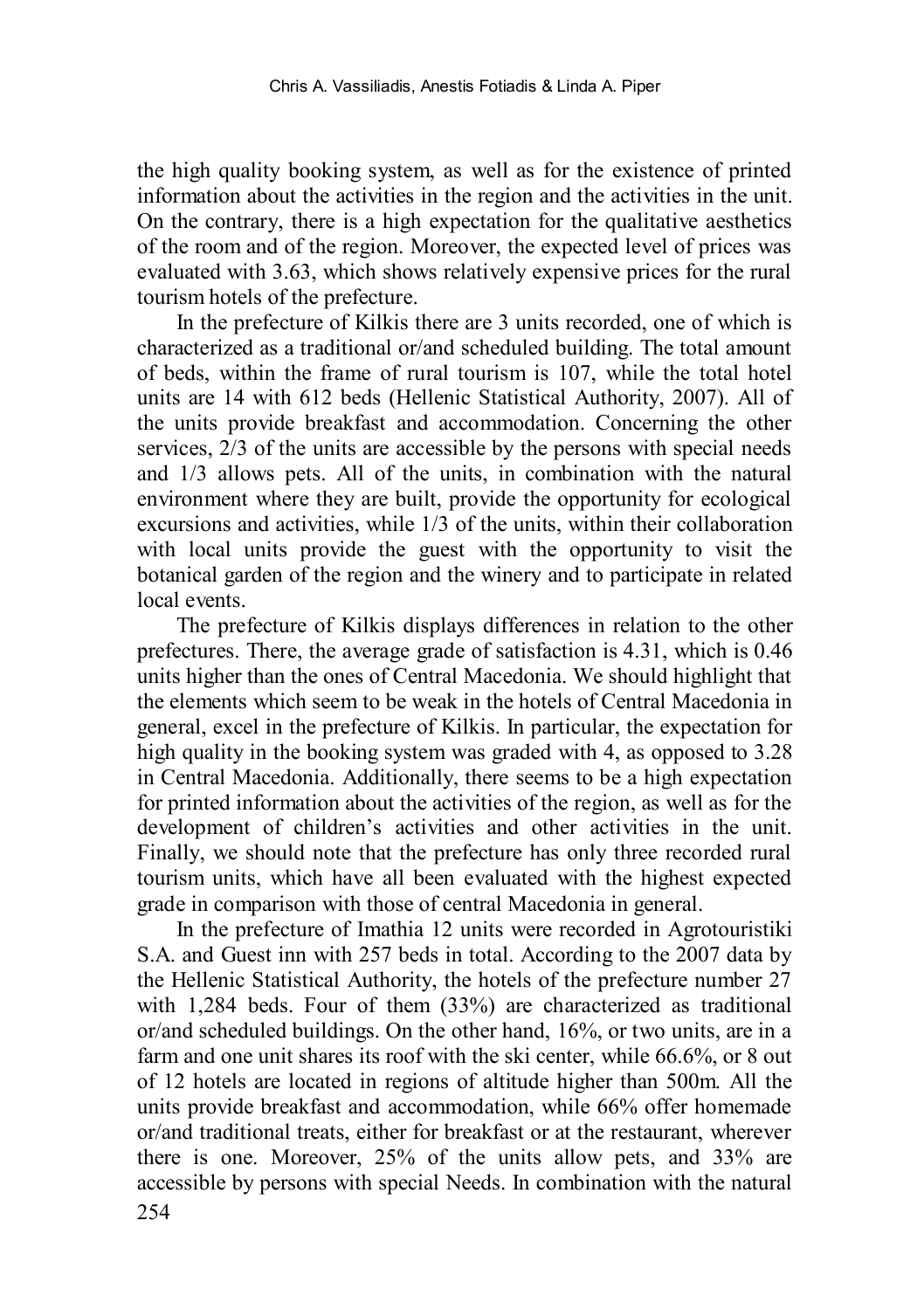environment, 66% of the units mention the opportunity for ecological excursions, while 16% provide outdoor activities, such as hiking, climbing and skiing, in collaboration with an external partner. In only one of the units (8%) and more specifically in one of the farms, the guests can watch, or even participate in rural activities.

The image of the prefecture of Imathia is similar to the one of Central Macedonia in general, as the average of expected satisfaction is 3.81. As presented in Table 2, there is a low expectation for the hotels in the prefecture of Imathia regarding the booking system, the printed information about the activities of the region, and also for the activities for children and others, within the unit. On the other hand, the behavior of the residents and the owners/employees is expected to be high, as well as the cleanliness of the room. In addition, we should mention that in this prefecture we find the hotel with the lowest expected degree of satisfaction in Central Macedonia, displaying only 2.67 units. The average grades for the evaluation of the hotels in the prefecture of Imathia display a relatively wide range of 1.86 units.

As far as the prefecture of Pella is concerned, there are 17 rural tourism hotels with 403 beds. The total number of the hotels in this prefecture is 57 with 2,137 beds (Hellenic Statistical Authority, 2007). All of them provide accommodation and breakfast, while 76.4% offer homemade or/and traditional treats. The majority of the hotels, 64.7%, or 11 out of 17, are located in old Agios Athanasios, which is a recently developed region in high altitude. It is a traditional settlement of natural beauty suitable for the development of rural tourism. The second location is in the prefecture of Pella with the most rural tourism hotel units, where we find 17.64% or 3 out of the 17 units in Loutraki where there are wellknown spas. In these units the visitors are mainly older people and we should note that three of them are accessible for persons with special needs. The total number of rural tourism hotels in the prefecture of Pella which are accessible for persons with special needs is 6 (35.3%). In 23.5% of the hotels in the prefecture, pets are allowed. Moreover, there is no unit mentioning the availability of children's facilities, as well as the possibility to develop various activities within the unit, except for only one unit which provides esthetician services or "beauty therapies." All of the units provide the opportunity for ecological excursions and the development of activities and sports in the region, while only one unit mentions its collaboration with a climbing club. Finally, the majority of the hotels in the prefecture (58.8%) are characterized as traditional/scheduled buildings.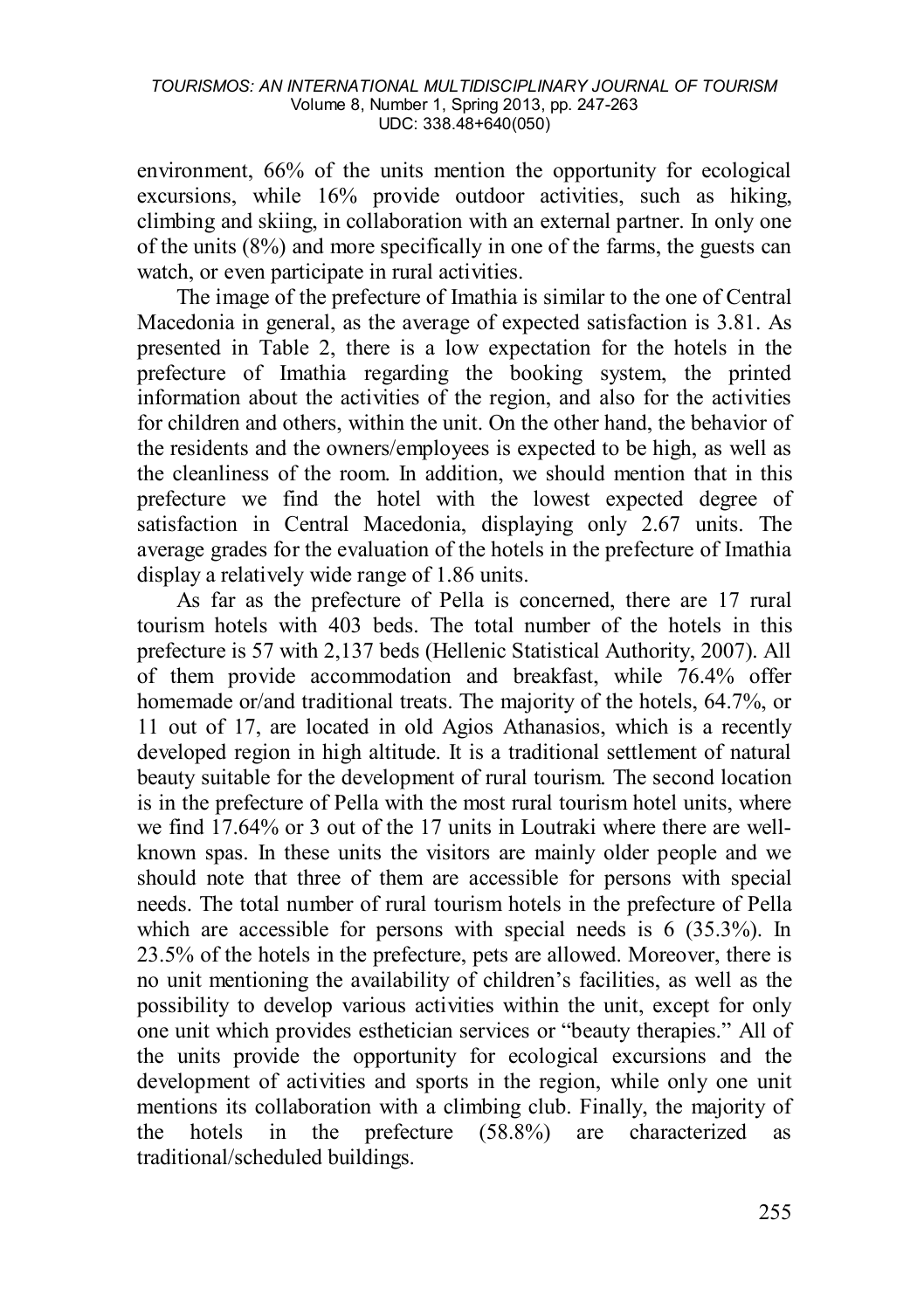The prefecture of Pella is one of the prefectures with the lowest expected satisfaction by the provision of services and its grade is 3.72. There is a low expectation for the existence of children's facilities, as well as for the development of activities in the unit. However, the behavior of the locals and the owners/employees is estimated as excellent, as is the cleanliness of the room. In addition, the range of the average grading for the hotels in the prefecture of Pella is 1.07 units, while the lowest value is 3.13 units and the highest expected satisfaction is 4.20 units.

In Agrotouristiki S.A. and Guest Inn website listings at the year 2009 for Pieria, there were listed 15 rural tourism enterprises with 366 beds. In the prefecture of Pieria there were 373 units and 17,839 beds (Hellenic Statistical Authority, 2007). All of the units provide accommodation and breakfast, while 66.6% provide homemade or/and traditional treats. Eight of 15 units or 53.3% are located in the area of Elatohori, a mountainous village which has attracted winter visitors during the last few years. In 6 out of 15 (40%) units the guest is able to participate in activities within the unit, such as watch or even take part in rural activities or visit the exhibition of traditional art. Moreover, all of the units mention the chance for ecological excursions and environmental education in the surrounding natural environment. Forty percent of the units are accessible for persons with special needs, while 20% offer children's facilities. The expected satisfaction from the services in the hotels of the prefecture was evaluated with 3.89 units, which is almost equal to that of Central Macedonia. The sectors with the lowest expected satisfaction are the same as those of the other prefectures. We should highlight that in the prefecture of Pieria we find one of the two rural tourism hotels with the highest expected satisfaction at 4.73 units. The range of the evaluation grading is 1.93 units.

Finally, in the prefecture of Serres, nine rural tourism units are recorded, which provide 259 beds, while the total number of hotels in the prefecture is 31 with 1,659 beds (Hellenic Statistical Authority, 2007). In Serres, 33.3% of the rural tourism units are located in Ano or Kato Poroia and 33.3% in the area of Kerkini. All of the units promote the opportunity for ecological excursions; 3 out of 9 units mention participation in activities such as horse riding and hiking out of the unit; 2 of the units are able to organize or arrange outdoors activities; and only one unit enables the guests to exercise and take part in activities in the rural tourism unit. We should highlight the fact that 77.7% or 7 out of 9 hotels are accessible by persons with special needs, while 22.2% of them allow pets. Moreover, only one unit is characterized as a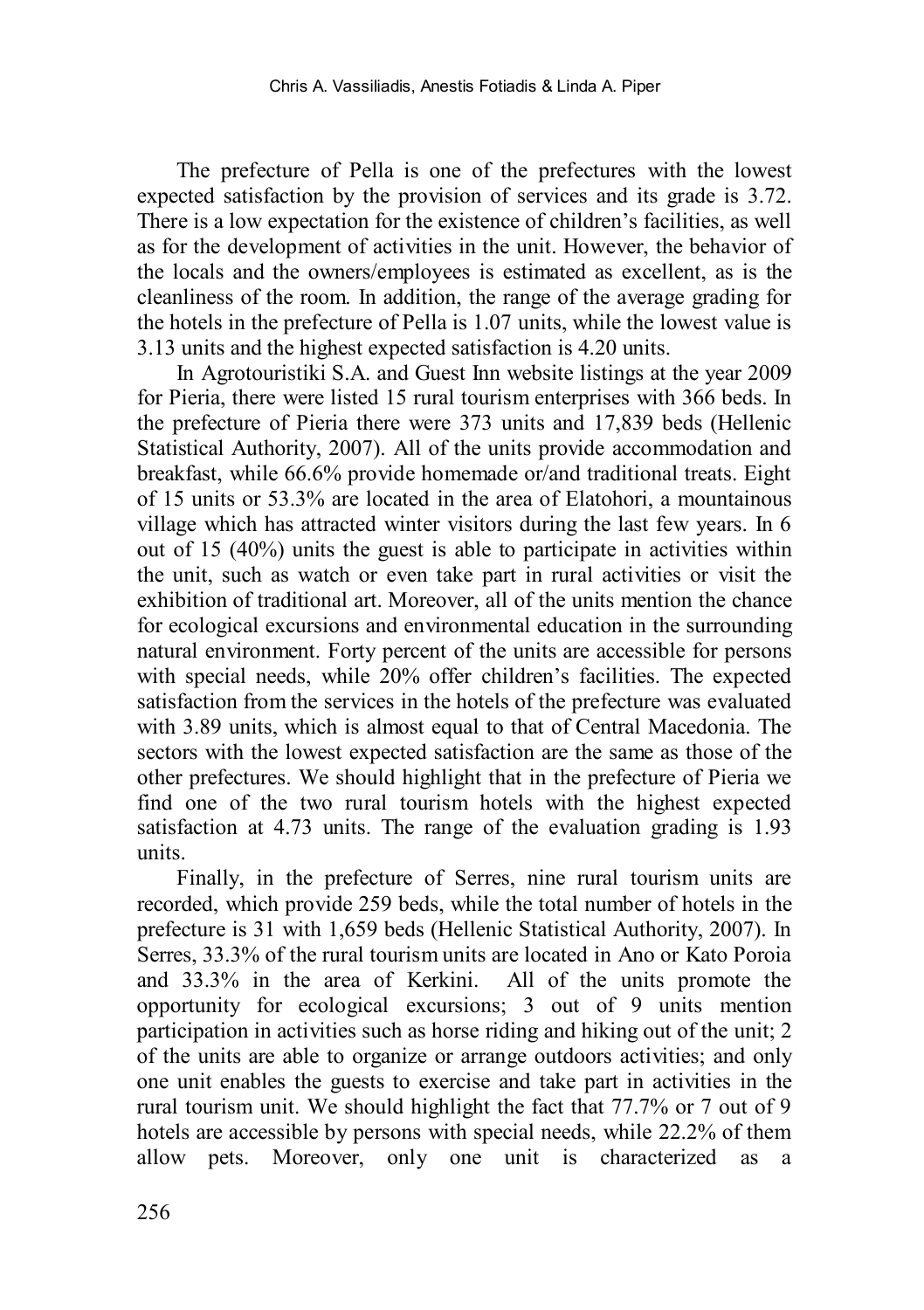traditional/scheduled building and one is characterised as an Activities Park, without being mentioned as a farm.

| Prefecture:                                      |                      |                |           |        |         |       |        |                   |
|--------------------------------------------------|----------------------|----------------|-----------|--------|---------|-------|--------|-------------------|
|                                                  | Macedonia<br>Central | Thessaloniki   | Halkidiki | Kilkis | Imathia | Pella | Pieria | Serres            |
| <b>Functional Factors:</b>                       |                      |                |           |        |         |       |        |                   |
| Booking                                          | 3.28                 | 1.50           | 2.38      | 4.00   | 3.67    | 3.12  | 3.73   | 4.56              |
| Local                                            | 4.36                 | 3.00           | 3.94      | 4.33   | 4.42    | 5.00  | 4.87   | 5.00              |
| Owners/empl                                      | 4.54                 | 3.00           | 4.31      | 5.00   | 4.58    | 5.00  | 4.87   | 5.00              |
| Service                                          | 4.24                 | 3.00           | 4.31      | 5.00   | 4.00    | 4.35  | 4.47   | 4.56              |
| <b>Technical Factors:</b>                        |                      |                |           |        |         |       |        |                   |
| Printed                                          | 2.86                 | 2.50           | 2.38      | 4.33   | 2.67    | 2.00  | 2.47   | 3.67              |
| information<br>about<br>activities in the region |                      |                |           |        |         |       |        |                   |
| Room size                                        | 3.78                 | 3.00           | 3.56      | 4.33   | 3.42    | 3.82  | 3.87   | 4.44              |
| Room                                             | 4.58                 | 4.00           | 4.06      | 5.00   | 4.58    | 4.71  | 4.73   | 5.00              |
| Air                                              | 3.81                 | 3.00           | 3.67      | 4.00   | 3.92    | 3.76  | 3.87   | 4.44              |
| of<br>Level                                      | 3.66                 | 4.50           | 3.63      | 3.33   | 4.00    | 4.12  | 3.47   | 2.56              |
| Room<br>and                                      | 4.37                 | 3.00           | 4.44      | 4.33   | 4.25    | 4.82  | 4.73   | $\overline{5}.00$ |
| Activities<br>for                                | 3.12                 | 4.50           | 3.06      | 4.33   | 3.00    | 1.18  | 2.20   | 3.56              |
| Bathroom                                         | 4.49                 | 5.00           | 4.31      | 4.67   | 4.08    | 4.47  | 4.33   | 4.56              |
| Food facilities                                  | 3.70                 | 3.50           | 3.44      | 4.00   | 3.83    | 3.82  | 4.00   | 3.33              |
| Room                                             | 4.07                 | 3.00           | 4.00      | 4.33   | 4.00    | 4.18  | 4.20   | 4.78              |
| in<br>Activities                                 | 2.84                 | 4.00           | 2.44      | 3.67   | 2.67    | 1.41  | 2.60   | 3.11              |
| <b>TOTAL AVERAGE</b>                             | 3.85                 | 3.37           | 3.59      | 4.31   | 3.81    | 3.72  | 3.89   | 4.24              |
| <b>Rural Hotel Units:</b>                        | 74                   | $\overline{2}$ | 16        | 3      | 12      | 17    | 15     | 9                 |

### **Table 2** Average expected grade of satisfaction.

Finally, the image of the prefecture of Serres is slightly different, with the expected satisfaction being graded with 4.24 units. The expected satisfaction with the booking system of the hotels in this prefecture is quite high (4.56 units), 1.28 units higher than the average of the whole central Macedonia. In addition, the expected level of prices is estimated to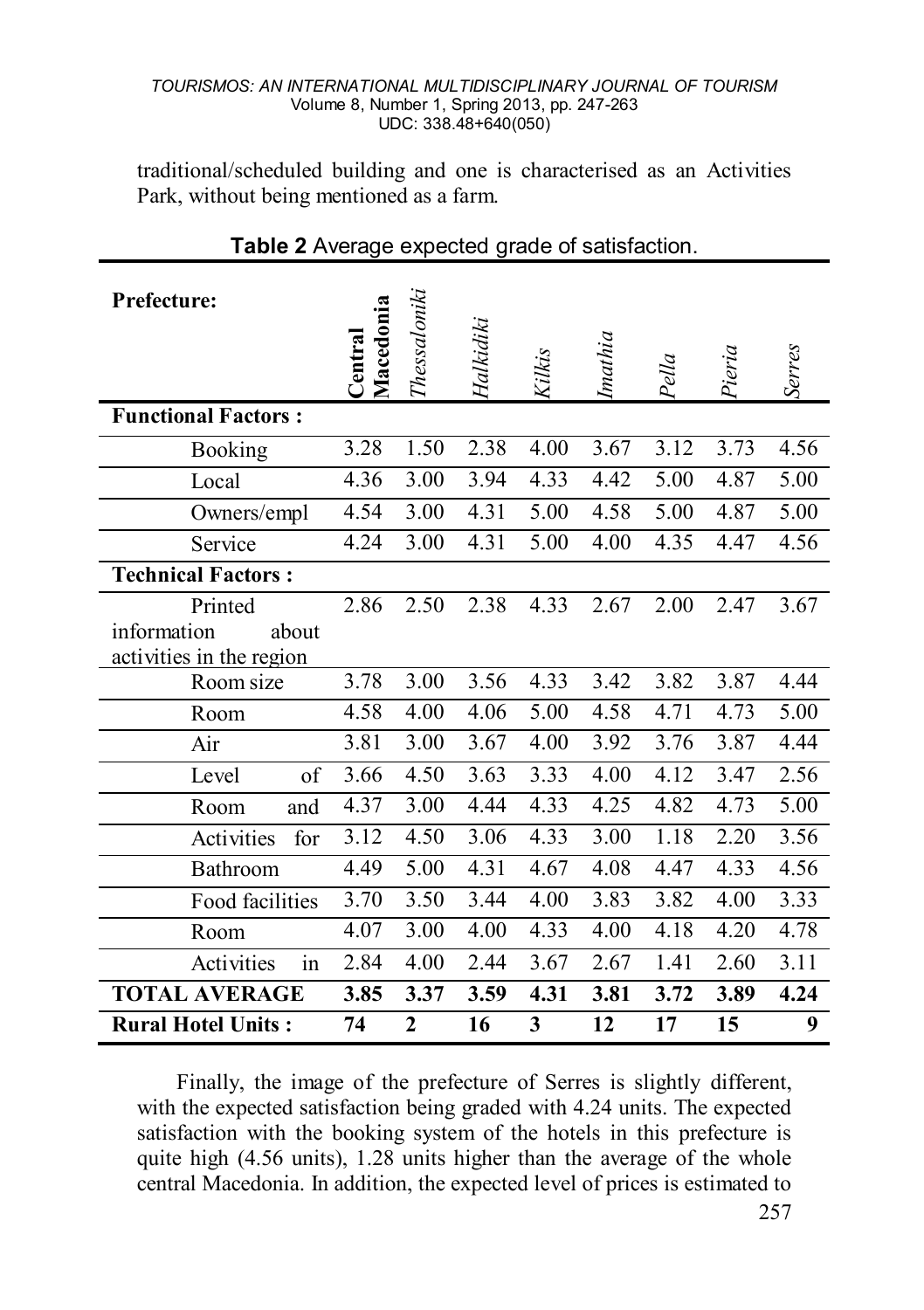be relatively high, while there are no crucial differences in the other criteria from the general data.

#### **CONCLUSIONS – DISCUSSION**

In general, we conclude that there are positive expectations about the functional factors of the rural tourism hotels in Central Macedonia. The potential guest expects to experience a friendly and warm attitude from the local residents in addition to a high quality of services from the owners/ employees of the hotel. Meanwhile, the positive expectation is lower for a reliable and modernized booking system. This may be explained by the fact that Agrotouristiki S.A. and Guest Inn provides the exact information for booking, and subsequently this factor can be evaluated more objectively by potential guests. We should mention at this point that for the inference of conclusions and the evaluation of units, there must be a clear distinction between functional and technical services. In other words, the distinction between the objective and the subjective dimensions of the services is essential, as it will help to comprehend the viewpoint of the client. More specifically, knowledge of the differences in the clients' viewpoints regarding the various dimensions of the services can contribute to the development of an effective marketing strategy, as well as demonstrate the crucial aspects which need improvement. Therefore, we divided the provided services into two groups, based upon the subjective and objective nature of those factors.

The first group includes the factors which are viewed as "sensitive" by the client These are "subjective" functional factors such as "The entrepreneurs of rural tourism hotels should be very careful in avoiding disappointment on the part of the clients when they visit his/her unit". It should be noted that these "sensitive" factors which are rated quite subjectively are difficult for the entrepreneurs to change and for the marketers to promote, as they require a special study during the planning of the marketing strategy.

258 In general, the expected satisfaction ratings for technical factors are lower than the ratings for functional factors. Specifically, the expectation for printed information about the activities of the region seems to be rather low. There are also lower ratings for the factors of "activities in the unit" and "activities for children". Moreover, the level of prices is expected to be medium to high. The food facilities are expected to be satisfactory. The expected satisfaction for the room cleanliness is very high, along with the aesthetics of the room and the region, and the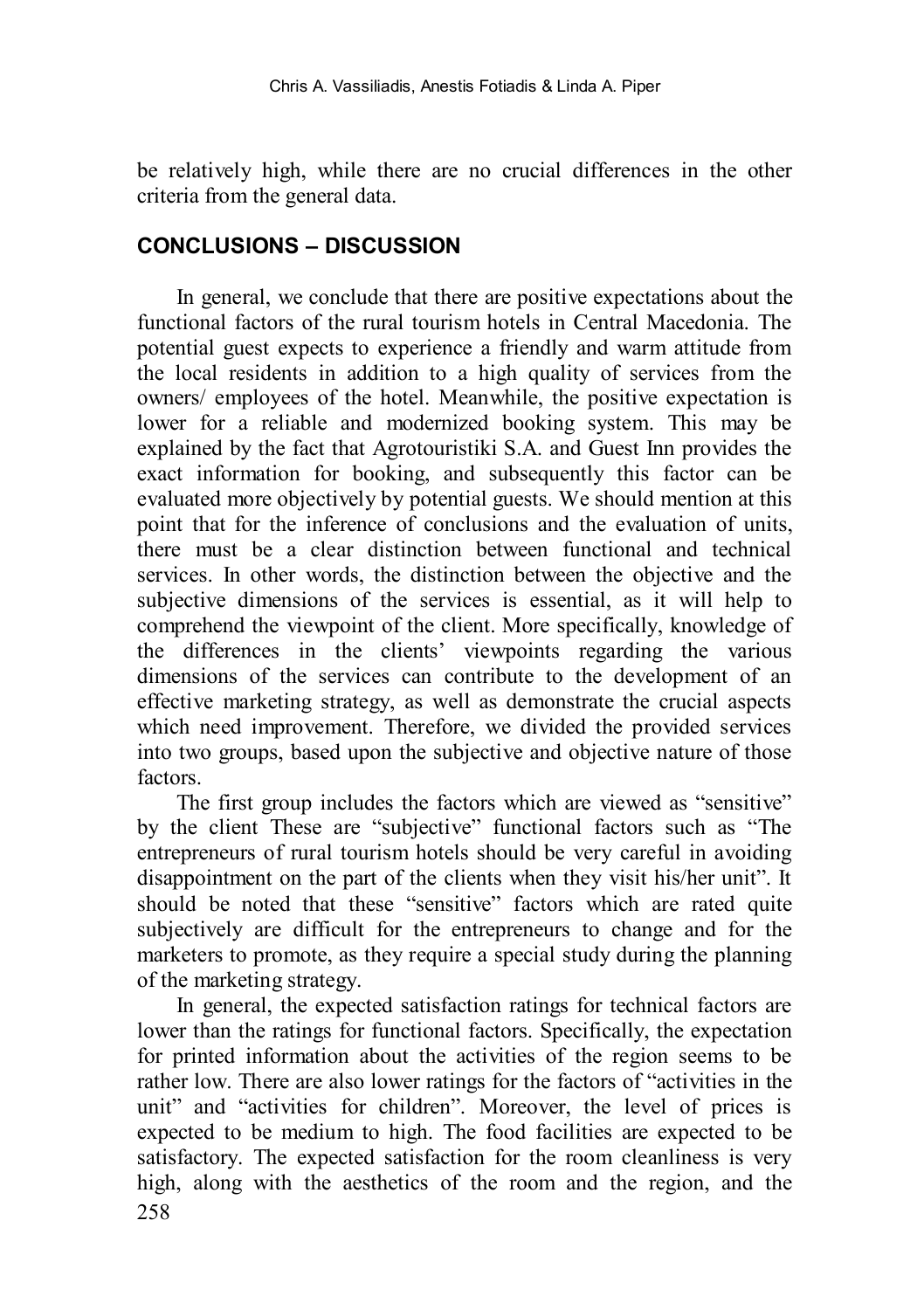furniture. The above mentioned factors can and have been evaluated more objectively and most of these factors can be changed by the owner more easily than the functional factors. Agrotouristiki S.A. and Guest Inn provide adequate data for the (as much as possible) more objective evaluation of the technical criteria, such as photographs of the region, the hotel and the rooms, prices for some units and other information, as registered in the databases of the hotels. Beyond these particulars, the entrepreneurs can adopt methods for the prevention of negative impressions by the guests who expected higher service quality.

As previously mentioned, the perception of the technical factors can change. In particular, factors such the room size, the level of prices, children's activities, room furniture and activities in the unit can be presented in a brochure, or they can even be mentioned to the potential customers during the booking process. In addition, these factors can be presented via advertisements in order to convey the level of the prices. Other factors, such as the cleanliness of the room, air-conditioning, food facilities and bathroom can be improved in order to satisfy the needs and fulfil the expectations of the guests. We should note, however, that despite the fact that some of these elements can be changed, either through marketing communication or through other small changes, some of them are not suitable for every customer. We can also conclude that rural tourism is more appropriate for a low to medium range of prices, which, however, requires additional research. We should also add that it is rather difficult to change the perception of the customer regarding operational factors. These types of services constitute undetermined factors which have been classified on the basis of the perception and the evaluation by the customers. This fact, in combination with the concept of rural tourism, means that they should be examined from a different point of view. As we will discuss later, we suggest educational programs for new and older rural tourism entrepreneurs, in order for them to become familiar with the tourism sector.

At this point we need to comment on the administrative skills of the rural tourism entrepreneurs. Taking into consideration the prerequisites for the development of a rural tourism unit e.g., the importance of quality in rural tourism services criteria sated by Gronroos (1990) and Reichel's, et al. (2000), work, as they have been mentioned at the first part of the present study (see table 1), most of the entrepreneurs may not have the appropriate skills such as to develop a interactive web-site with just in time booking facilities, or to analyse and improve with questionnaires their service quality to customers, in order to develop an independent and effective enterprise, since most of them are farmers of relatively small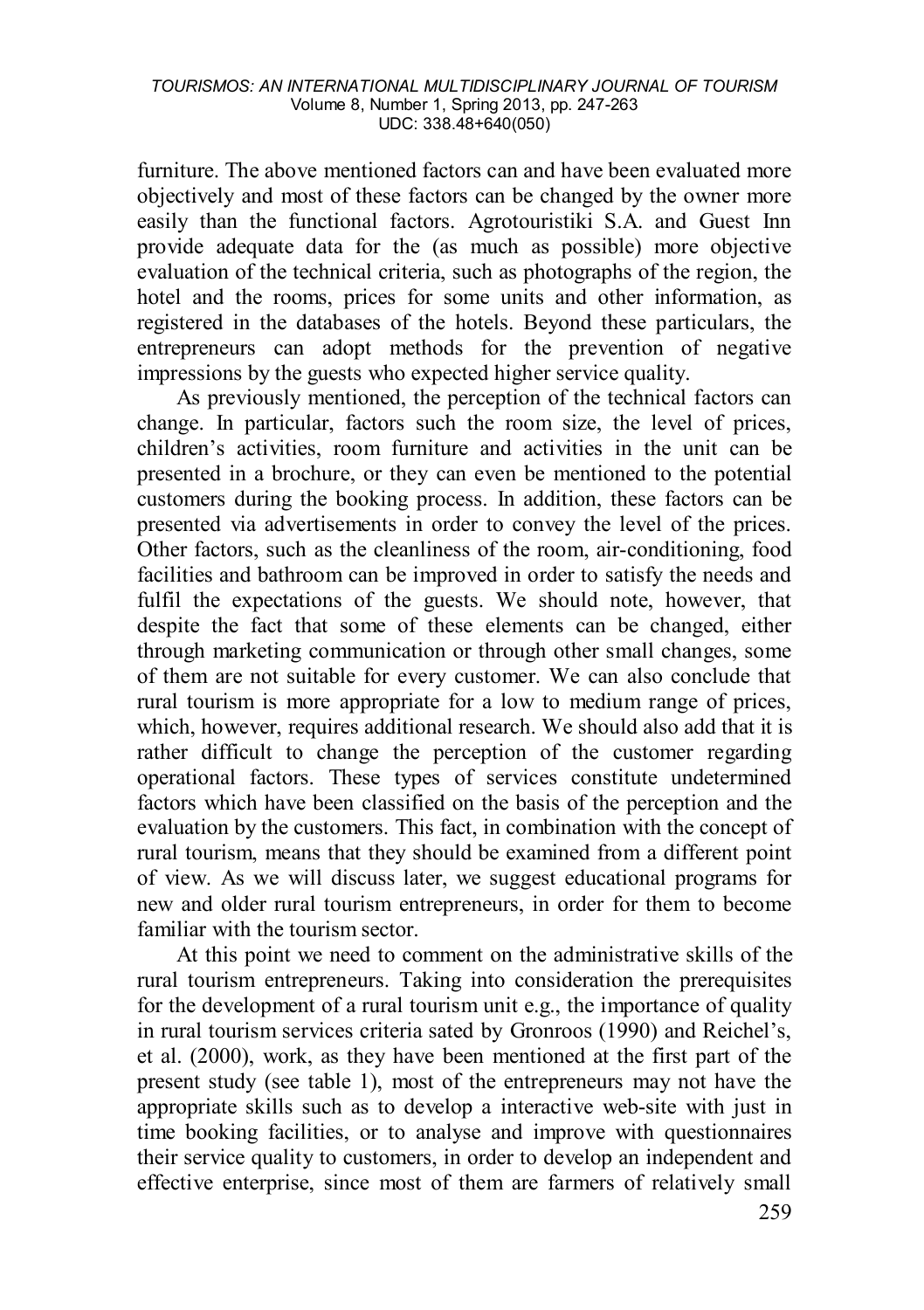scale who simply seek a complementary income. The majority of the rural tourism entrepreneurs were motivated to engage in this sort of enterprise because of the decline in agriculture, not because of their interest in developing a new business strategy.

According to the global literature about rural tourism, the lack of appropriate administrative education is a serious problem faced by the entrepreneurs worldwide. Certainly, the lack of education can be one of the greatest threats against the development of rural tourism (Davies  $\&$ Gilbert, 1992). The crucial need for education is highlighted by Page and Getz (1997) and Alexander and McKenna (1998),who suggest a list of various educational issues ranging from small enterprise marketing to client service and in-house communication. The present study has examined and evaluated the expected quality of the provided services in the rural tourism units of Central Macedonia, emphasizing fifteen operational and technical factors of service evaluation. The result of this evaluation has been the specification of weaknesses the hotels display regarding expected satisfaction; these weak points can affect the decision of the possible customers in their choice for hotel. Thus, the present study can be examined and used by interested entrepreneurs in order to amend their weak points. It can become the basis for the prevention or reduction of a gap between the expected satisfaction and the actual satisfaction experienced by the guests during their stay at any hotel.

#### **CONCLUSIONS**

Our study has comprised a recording of the total population of rural tourism hotels in Central Macedonia in a database, with the further objective of evaluating the units depending on the expected level of satisfaction, according to 15 technical and operational factors, as proposed by Grönroos (1990). Before the recording and the evaluation, we conducted a literature and theoretical review of the concept of rural tourism. Tables provided refer to each of the seven prefectures of Central Macedonia, with the average grade of each examined factor, and also the total average which will characterize the expected quality of services in the rural tourism hotels of Central Macedonia.

260 The average expected grade for the quality of services in the rural tourism hotels in Central Macedonia is 3.58. According to the data, the lowest quality of services is found in the expectation for activities in the unit with an average rating of 2.84. Next is the expectation for printed information about the activities of the region with 2.86, as well as the possibility for children's activities with 3.12. Moreover, the expectation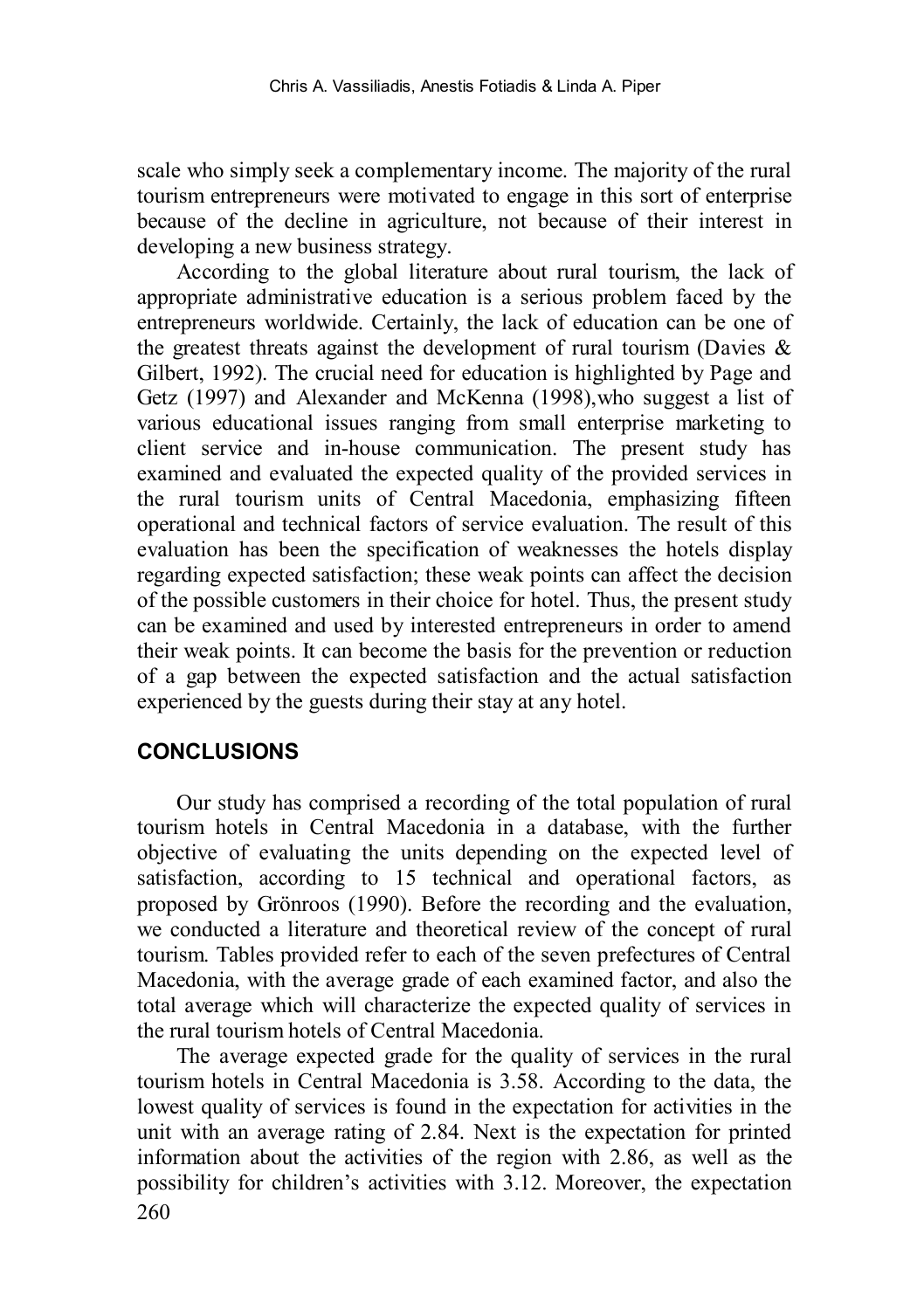for a qualitative booking system was evaluated with a relatively low grade of 3.28. In contrast, the potential guest expects to meet with high quality service (a rating of 4.24 units) in the rural tourism hotels of Central Macedonia, as well as a high quality of behavior from the owners/employees (4.54 units) and the local residents (4.36 units). He/She expects the same regarding the cleanliness of the room with a rating of 4.58 units (Table 2).

#### **SUGGESTIONS FOR FURTHER STUDY**

Firstly, the evaluation of the expected quality of the provided services through another method is suggested. There is an extended relevant literature and a researcher can depend on various criteria and evaluation methods. Thus, a comparison is possible between the conclusions and the general picture displayed by the rural tourism units in Central Macedonia. Another suggestion is the complementary study of the degree of satisfaction experienced by the guests from the provided services during their visit or/and stay in one of the hotels. The method for the suggested study can be either a personal interview with a sample of customers, or the filling of a questionnaire.

The study and analysis of the actual degree of satisfaction will fulfill the present study of the expected degree of satisfaction. It will contribute to the inference of objective conclusions and to the depiction of the actual quality of the rural tourism hotel units in Central Macedonia. In other words, it will confirm or not the weak points recorded at the expected level and additionally it will contribute to the effort to improve the quality provided by the rural tourism units in Central Macedonia. Finally, we consider as significant the contribution of the geographical extension of the present study, in order to include Northern Greece and gradually the whole population of rural tourism units throughout Greece.

#### **REFERENCES**

- Aaker, J.L., Benet-Martinez, V. & Garolera, J. (2001). Consumption symbols as carriers of culture: a study of Japanese and Spanish brand personality constructs. *Journal of Personality and Social Psychology*, Vol. 81, No.3, pp.492-508.
- Alexander, N. & McKenna, A. (1998). Rural tourism in England. *International Journal of Contemporary Hospitality Management*, Vol.10, pp.203-207.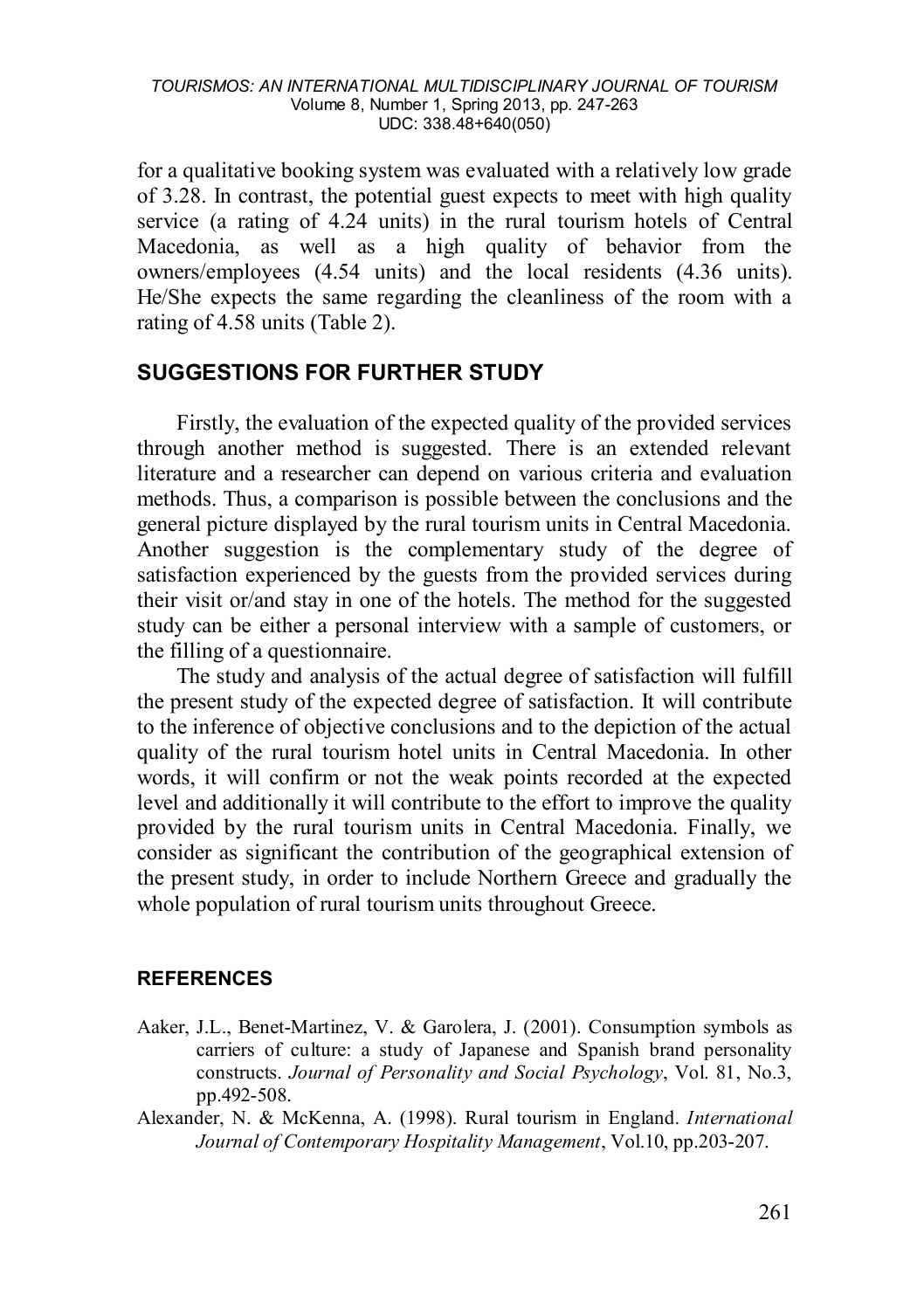- Bailey, J.P. & Bakos, Y. (1997). An Exploratory Study of the Emerging Role of Electronic Intermediaries. *International Journal of Electronic Commerce*, Vol. 1, No.3, pp.7-20.
- Beus, C.E. (2011). Agritourism: Cultivating Tourists on the Farm; *EB2020,* Farming the Northwest; Washington state University, USA. Http://cru.cahe.wsu.edu/CEPublications/eb2020/eb2020.pdf Accessed the 11th of July 2011.
- Davies, E.T. & Gilbert, D.C. (1992). Planning and marketing of tourism: A case study of the development of farm tourism in Wales. *Tourism Management*, Vol. 13, No.1, pp.56-63.
- EUAB; European Agrotourism Badge, (2011). EUAB Prospectus AgroTourNet Quality European Agrotourism vocational empowerment and certification; LLP LdV TOI - 2009-1-GR1-LEO 05-01857. Version 05 – 15 April 2011, p.1-9.
- Fleischer, A., Rotem, A., and Banin, T. (1993). *New directions in recreation and tourism activities in the rural sector in Israel*. Rehovot, Israel: Development Study Center.
- Grönroos, C. (1990). *Service management and marketing: Managing the moments of truth in service competition*. Lexington, MA, Lexington Books.
- Hoyle, L.H. (2002). *Event marketing: how to successfully promote events, festivals, conventions, and expositions*. USA, Wiley.
- Kotler, P. (1997). *Marketing management: Analysis, planning, implementation and control*, 6th ed. Englewood Cliffs, NJ, Prentice- Hall.
- Kumar, V. & Reinartz, W.J. (2006). *Customer Relationship Management: A Databased Approach*. USA, Willey.
- Law, R., Shanshan, Q. & Buhalis, D. (2010). Progress in tourism management: A review of website evaluation in tourism research. *Tourism Management* Vol.3, pp.297-313.
- Mihalik, B.J. (1992). Tourism Impacts Related to EC 92: A Look Ahead. *Journal of Travel Research*, Vol. 31, No.2, pp.27-33.
- Myncke, R. & Nuñez C. (2009). Study on the competitiveness of the EU tourismindustry, Face to Face Interview, Federation of Farm and Village Tourism (Eurogites); Eurogites: Mr. Klaus Ehrlich, President, Idea Consult-ECORYS group, Brussels, 13 March 2009.
- Page, S.J. & Getz, D. (1997). *The business of rural tourism: International perspectives.* London, International Thomson Business Press.
- Parasuraman, A., Zeithaml, V.A. & Malhotra, A. (2005). E-S-Qual: A Multiple Item Scale for Measuring Electronic Service Quality. *Journal of Service Research*, Vol. 7, No.3, pp.213-233.
- Pazek, K., Majkovic, D. & Borec, A. (2005). Tourism on organic farms in Slovene rural areas. *Geografski vestnik*, Vol.77, pp.107-114.
- Potocnik, M. (2006). Multi-attribute model for the assessment of farm tourism's supply quality. Unpublished master's thesis, University of Maribor, Maribor, Slovenia.